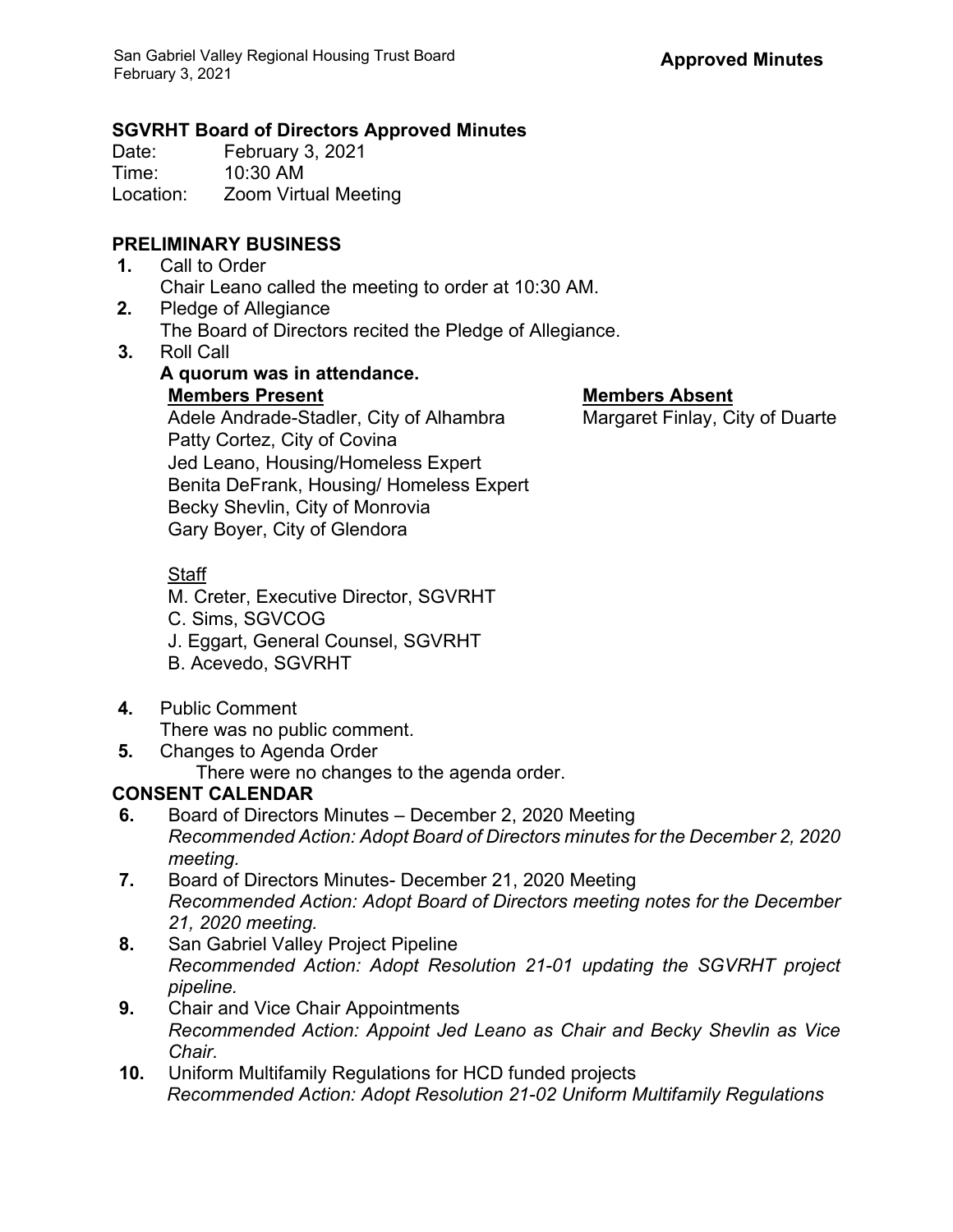**There was a motion to approve Items 6, 7, 8, 9, and 10 on the consent calendar (M/S: Shevlin/Boyer). [Motion Passed]**

|         |  | IMOUOII PASSEUI |                                                 |
|---------|--|-----------------|-------------------------------------------------|
| Shevlin |  |                 |                                                 |
|         |  |                 |                                                 |
|         |  |                 |                                                 |
| Finlay  |  |                 |                                                 |
|         |  |                 | Andrade-Stadler, Boyer, Cortez, DeFrank, Leano, |

#### **ACTION ITEMS**

**11.** SGVRHT Loan Documents and Signature Authority

*Recommended Action: Authorize Executive Director to finalize and execute loan documents for SGVRHT funded projects.*

**There was a motion to authorize the Executive Director to finalize and executive loan documents for SGVRHT funded projects (M/S: Shevlin/Cortez).**

**[Motion Passed]**

| Shevlin |  |  |                                                 |  |
|---------|--|--|-------------------------------------------------|--|
|         |  |  |                                                 |  |
|         |  |  |                                                 |  |
| Finlav  |  |  |                                                 |  |
|         |  |  | Andrade-Stadler, Boyer, Cortez, DeFrank, Leano, |  |

**12.** Non-congregate Emergency Shelter Pilot Program Budget and Parameters *Recommended Actions: 1) Adopt Resolution 21-03 adopting a not-to-exceed pilot project budget; 2) Authorize Executive Director to execute contracts with selected non-congregate shelter and related vendor(s) 3) Authorize the Executive Director to negotiate additional capital funds from Los Angeles County and expand the pilot project to include additional sites.*

**There was a motion to approve Resolution 20-21 allowing use of PLHA funds for a portion of SGVRHT annual administrative and affiliate fees. (M/S: Cortez/Shevlin).** 

#### **[Motion Passed]**

| AYES:           | Andrade-Stadler, Boyer, Cortez, DeFrank, Leano,<br>Shevlin |  |  |  |  |
|-----------------|------------------------------------------------------------|--|--|--|--|
| <b>NOES:</b>    |                                                            |  |  |  |  |
| <b>ABSTAIN:</b> |                                                            |  |  |  |  |
| <b>ABSENT:</b>  | Finlav                                                     |  |  |  |  |

#### **PRESENTATIONS**

Strategic plan, funding strategy, and housing needs assessment presentation by BAE